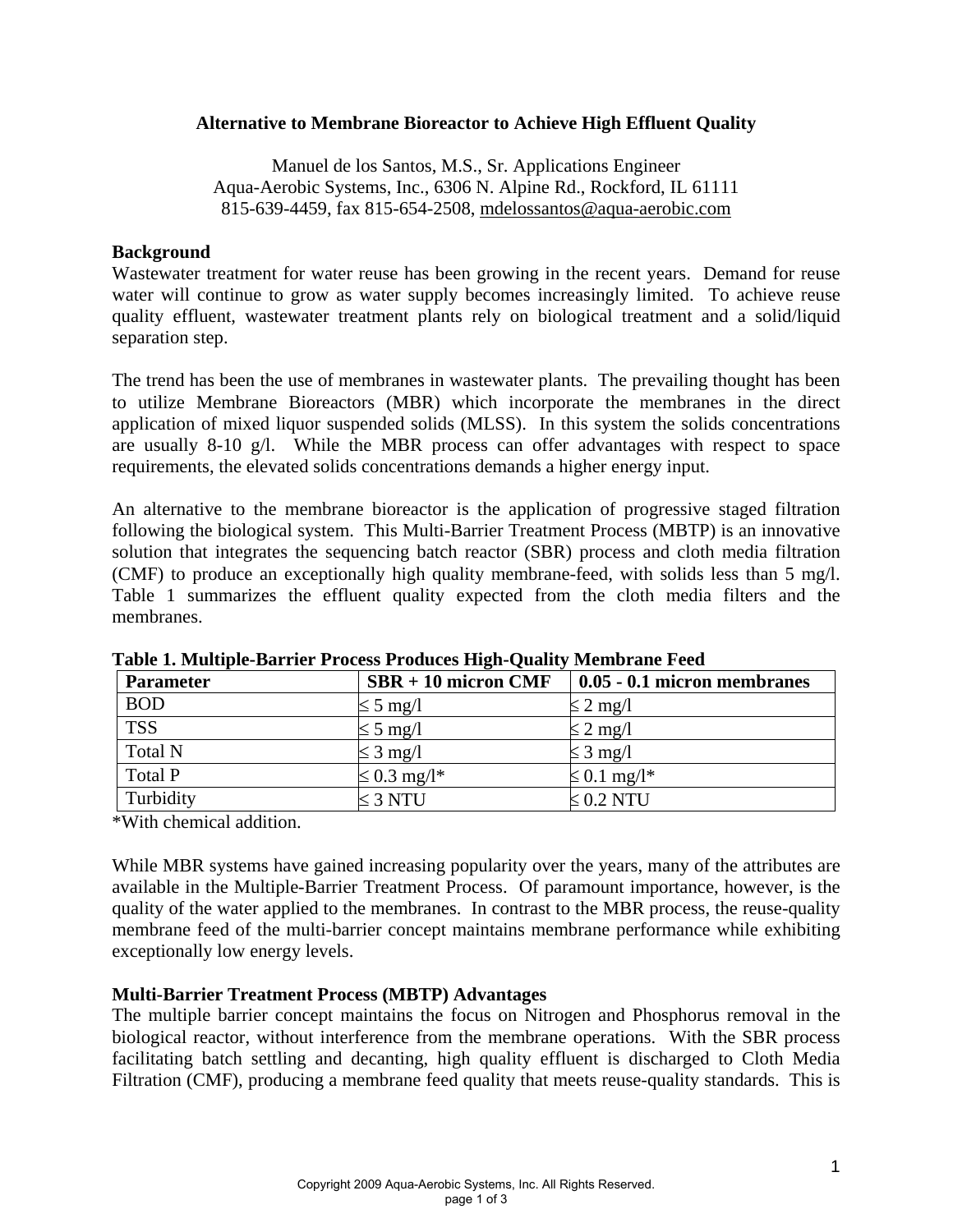compared to the high MLSS concentration sent directly to the membranes in an MBR system (See figure 1).



**Figure 1. MBR System vs. Multi-Barrier Process: Quality of Water Applied to Membranes** 

Due to this low solids concentration in the membrane feed, the recirculation rates are reduced considerably, providing another substantial reduction in the power costs. Where an MBR system may require return activated sludge (RAS) pumps at 400-800% of the average design flow, the exceptionally low solids level fed to the membranes in the MBTP reduces this recirculation pump sizing to approximately 5-10% of the average flow rate.

In addition, the screening of fine particles is a critical element to the longevity and O&M attributed to MBR systems. As a mixture of the influent waste constituents and MLSS is directly applied to the membranes in an MBR system, fine screening to levels as low as 0.5 to 3 mm is common. Conversely, the SBR portion of the MBTP incorporates final sedimentation prior to further filtration. As such, the multi barrier process requires no special pre-treatment requirements (i.e. fine screens) as grit, hair, wrappers and other debris are completely removed prior to membrane filtration.

With multiple levels of treatment, flexibility in discharge points is an advantage over conventional MBR systems. With a multiple-barrier layout, the Operator has the ability to discharge high quality effluent directly from the SBR or Cloth Media Filtration system or from the membranes (See Figure 2). Many of the Discharge Permits in place for municipal wastewater systems are seasonal, requiring different quality parameters based upon summer or winter months. With the MBTP concept, the Operator can elect to operate the membranes on an 'as needed' basis. For example, if certain months of the year do not require the quality attainable with membranes, the Operator can send a minimal flow to the membranes, or condition them for storage.